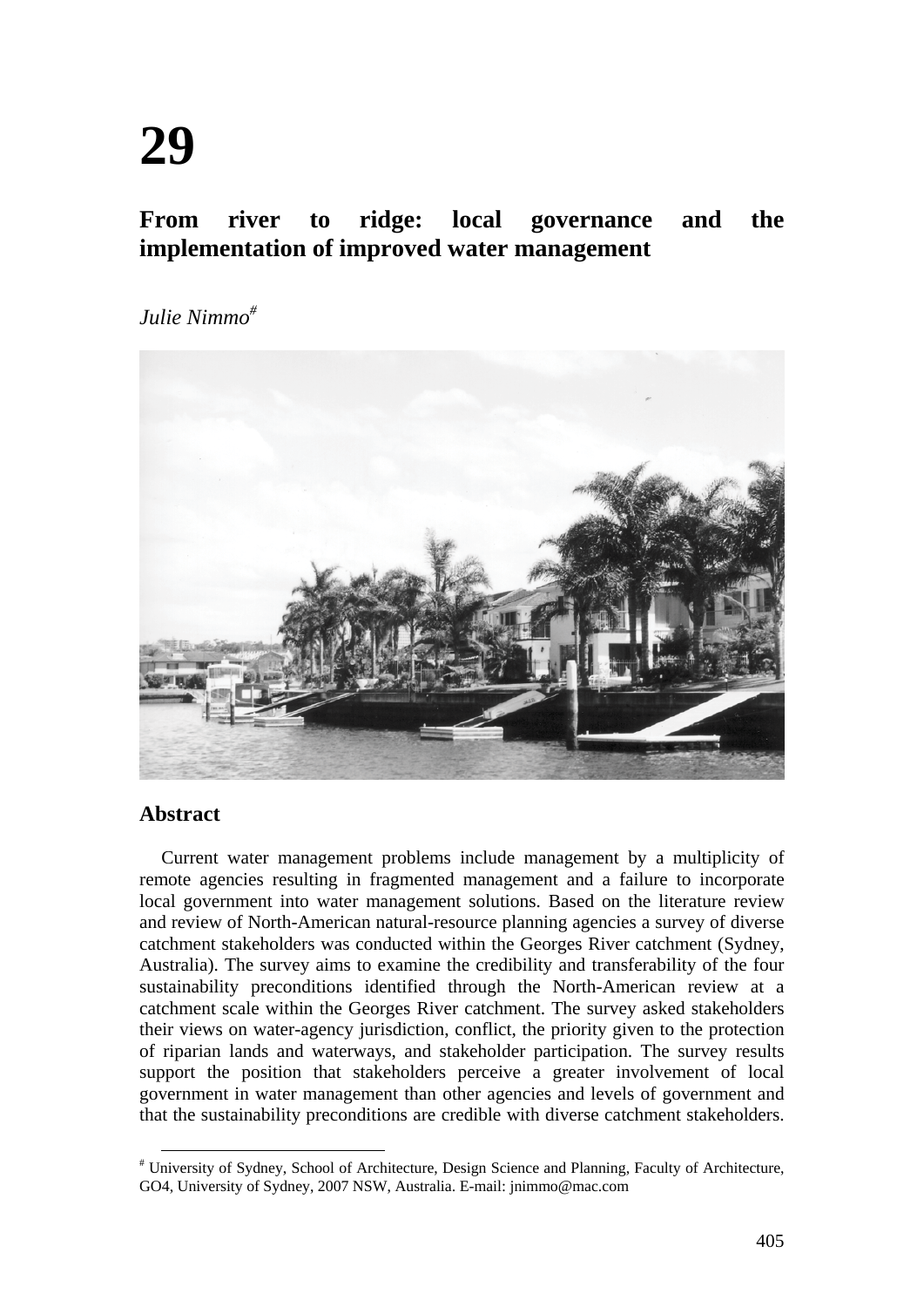Respondents reported a need for improvement to methods for resolving conflicting environmental priorities between agencies and that the respondents (as individuals) see themselves as giving a higher priority to the protection of waterways and riparian land than any other stakeholders within the catchment. In the future these preconditions could provide the basis for a more detailed model to ensure not only that sustainability is on the organizational agenda but also that programmes and projects have greater capacity to implement sustainability programmes and projects on the ground.

**Keywords:** river catchment; land-use planning; local government; model development; sustainability preconditions; stakeholder survey

## **Introduction**

In this paper, I argue that improvements to water quality through improved management require an interdisciplinary and transdisciplinary approach. Effective or good water management is defined here as the use of incentive, education and regulatory measures in greenfield and redevelopment areas to implement a range of projects from individual houses and sites through to sub-catchments and infrastructure provision; the goal for good water management being to improve the quality of receiving waters, including groundwater, streams, rivers, lakes and oceans.

### **Government and water management**

Problems in the areas of governance, democracy and water management have been identified internationally by authors such as Healey (1996; 1999), Ingram (Ingram and Kenneth 1985; Ingram and Schneider 1998), Milich and Varady (1999), UNESCO (1996); within Australia by Dennison and Abal (1999), Hullick (2002) and the Wentworth Group of Concerned Scientists (2003) and locally in the Georges River catchment (GRC) in Sydney Australia by the Healthy Rivers Commission (2000a; 2000b) and Colman (2001). These authors have collectively identified a number of issues related to water management.

The management of water remains fragmented as riparian states manage their own stretch of the water, even where there are international agreements and significant health concerns about water quality. Management agencies are often remote from the water catchment location (Milich and Varady 1999). The importance of integrated catchment management had been recognized for more than 50 years but "good examples of its implementation are rare" (UNESCO 1996, p. 3), with the responsibilities of management agencies often ambiguous and overlapping (Healthy Rivers Commission 2000b). Public agencies often experience problems coordinating with each other and state government fragmentation has meant that decision making has become clearly "nearer some people and some firms" (Healey 1996, p. 210-211).

In Australia, state government has generally failed to incorporate local government and others into water management solutions (Wentworth Group of Concerned Scientists 2003), yet Ingram contends that water-science experts "need to be more appreciative of the importance of broad public discussion" (Ingram and Schneider 1998, p. 21). Documentation such as that prepared by the Moreton Bay Study Group in Queensland, Australia provides an example of the translation of scientific information to ensure access by a wide group of stakeholders to allow public discussion. The purpose of the study was to provide scientific data, interpretation and rationale for developing the water quality strategy used in the Moreton Bay healthywaterways campaign (Dennison and Abal 1999).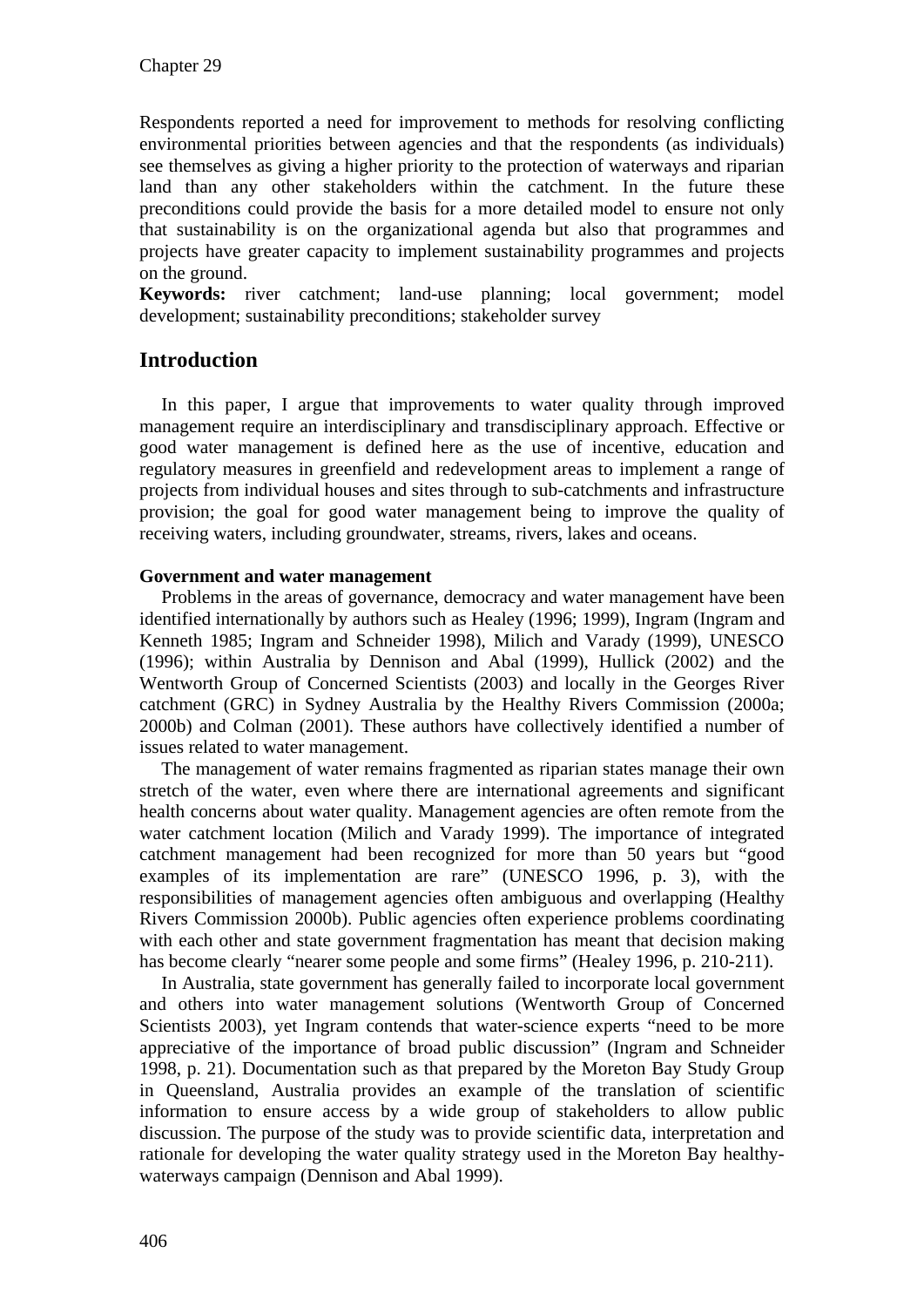A number of authors have identified a key role for local government in environmental management (Balslev Nielsen 1999; Colman 1993; Hullick 2002; Healey 1996; 1999). Resource constraints restrict the action of local governments with limited rates base and transfer problems to areas further down the catchment (Whitten, Bennett and W. 2002). Further, many in the community have a distrust of those in government at any level (Healey 1996; Colman 1993). Local government requirements for the implementation of integrated catchment management include strong local leadership, the management of boundaries, alignment of local government and agency objectives with catchment objectives, combined with collaboration on land-use planning objectives and statutory mechanisms. Key issues are whether local government has the power, political will, administrative capacity, financial resources and networking prowess to act effectively in environmental matters (Hullick 2002, p. 46-47). Balslev Nielsen (1999), in a study on technical infrastructure provision, found that even the most ambitious municipality in terms of urban ecology barely influenced the municipal network, with new projects seen as incompatible or in competition with established systems (Balslev Nielsen 1999). Thus individual changes at a smaller scale may lead to more effective water outcomes. Local government can act locally, implement state policy, utilize local networks and act as a catalyst for local action. But they are also perceived as lacking in strategic focus, lacking a policy framework, are cash-strapped, lacking in technical skills and abilities and subject to innate conservatism (Hullick 2002).

Organization capacity building and stakeholder involvement has been examined by a number of authors to improve natural-resource management (Shortall and Shucksmith 1998; Franks 1999; Brown and Ryan 2001; Curtis et al. 2000; UNESCO 1996; Bridge 1999; Wildavsky 1997). Franks says "capability refers to the knowledge, skills and attitudes of individuals … Capacity on the other hand, refers to the overall ability of the individual or group to perform the responsibilities" (Franks 1999, p. 52). Some requirements for the development of capacity include the recognition of the need to coordinate volunteers for example in Landcare programmes (Curtis et al. 2000, p. 360) in addition to the need to transfer knowledge from the specialists into a wider audience (UNESCO 1996, p. 48; Commonwealth of Australia 2002, p. 116). The development of capacity requires staff training, the understanding of processes and knowledge and structural changes to ensure an enabling environment (Franks 1999), accompanied by the provision of private investment with a regulatory and political environment of certainty and stability. This investment provides the opportunity to develop capacity through the transfer of capital, skills, managerial efficiency and technology (Bridge 1999).

#### **Research objectives**

Based on the literature review, I first argue that a strategic planning process is a precondition for sustainability. Secondly, that the involvement of local government is necessary as local government is a key player in improved water management, especially regarding land-use decisions (ICLEI 1996).

The Georges River catchment forms the basis of this research. Located in southern Sydney, the Georges River catchment contains fourteen local government areas and is home to more than one million people (see Figure 1).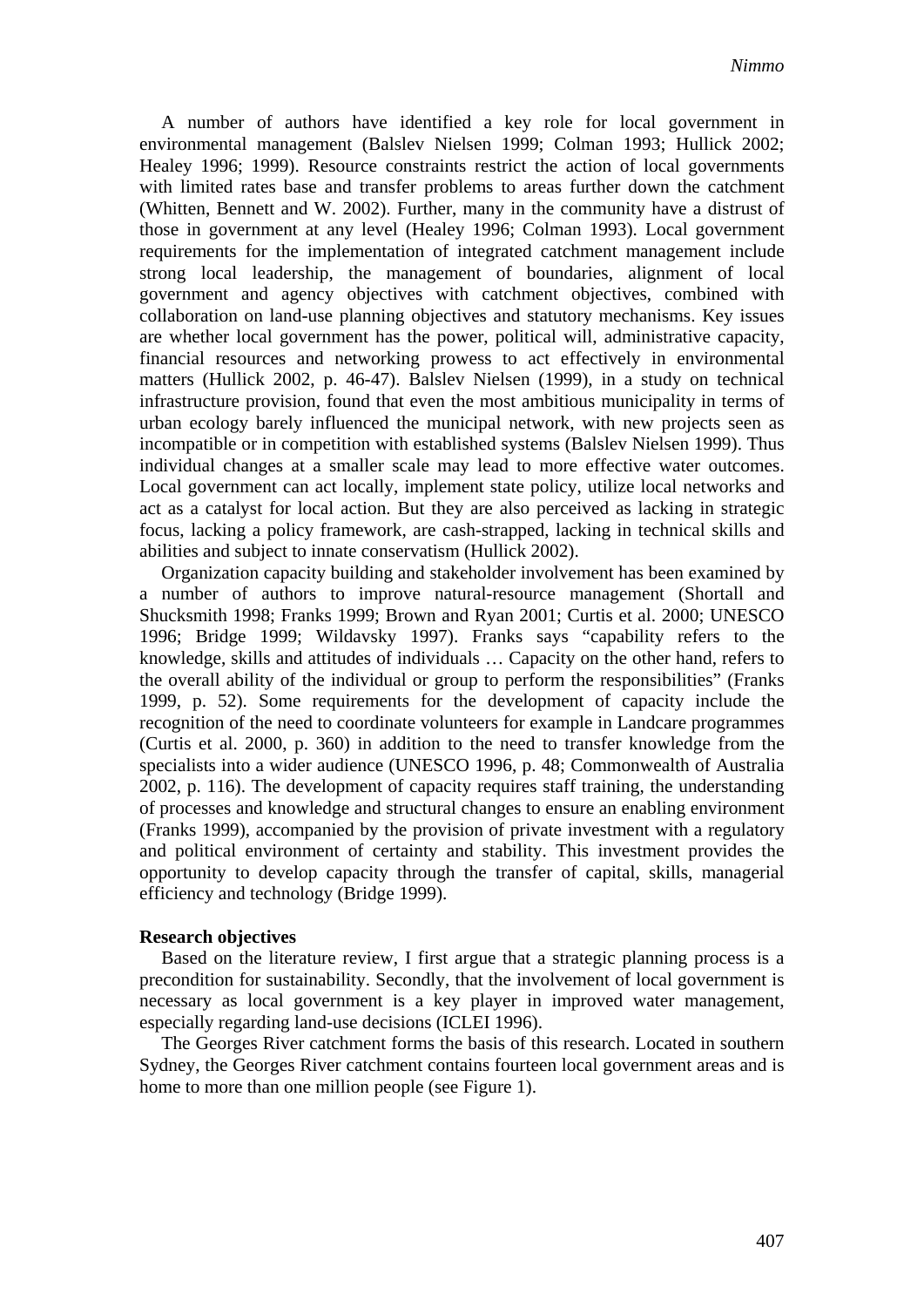

Figure 1. Map of the Georges River catchment

This work is informed by the preference for local water management evident in the literature review and confirmed through the stakeholder survey within the Georges River catchment case study area and with both North-American and Australian key informants. For example, the NSW Healthy Rivers Commission said: "Commission inquiries have shown that communities generally have a sense of ownership of their local rivers. There is no doubt that citizens wish to be involved in the making of the many decisions that need to be made about how rivers will be used, protected and rehabilitated" (Healthy Rivers Commission 2000b, p. 21).

A hypothesis was generated as a result of the North-American interviews and based on a review of current practice and trends in water catchment management within Australia. This hypothesis is "If organizations and governments are to improve their capacity for improved water management, do the sustainability preconditions identified in North America have credibility and are these preconditions transferable to the local Georges River catchment?". To test the hypothesis, I identify actions by agencies that have implemented improved water management and examine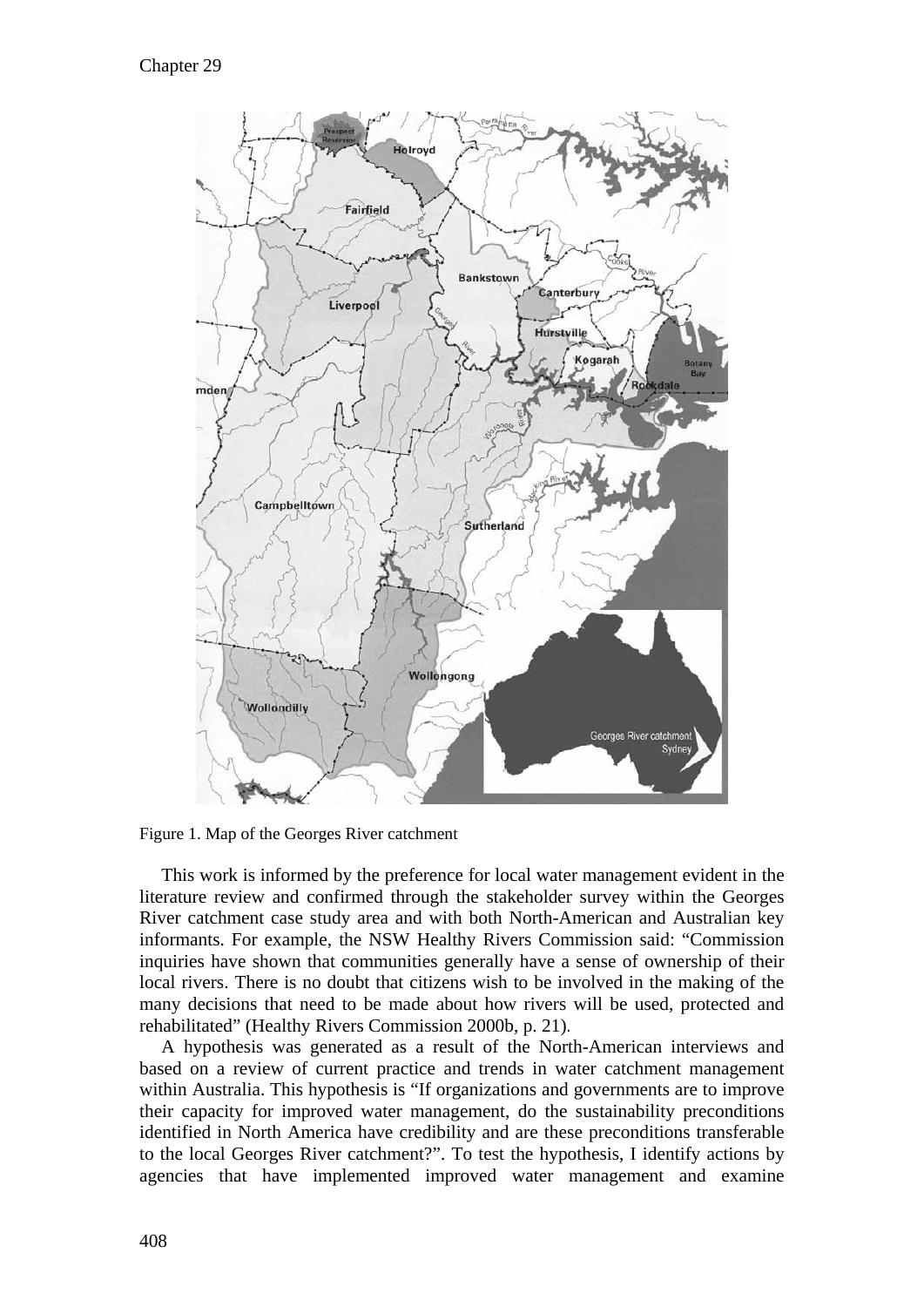stakeholder perception of these actions by agencies for the implementation of improved water management. Improvement is defined as implementing water initiatives (projects and programmes) consistent with good water management (described earlier) and measured through biological indicators and social perceptions of the receiving waters.

This paper uses the definitions by Tress, Tress and Fry (2005), where interdisciplinary studies involve several unrelated academic disciplines in a way that requires them to cross subject boundaries to create new knowledge and where transdisciplinary studies integrate academic researchers from different disciplines with non-academic participants.

## **Methods**

A range of methods were used in my research. The research process whereby each stage is informed by the previous stage, commencing with the North-American research of sustainability agencies is shown in Figure 2.



Figure 2. Research stage and area of investigation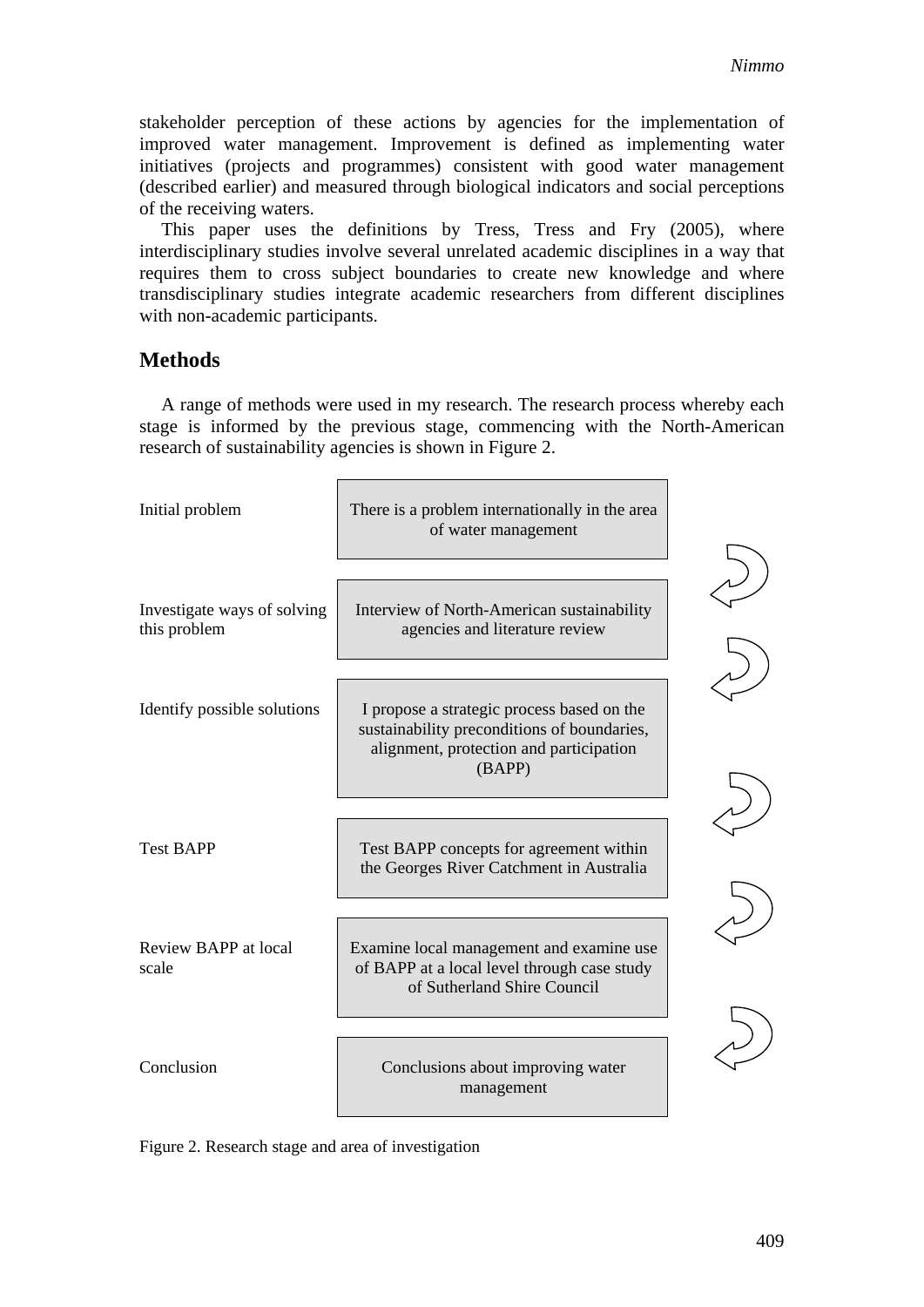The hypothesis was generated as a result of visits in 1999, to twenty-eight North-American agencies that had implemented sustainability projects. The agencies located in Seattle (US), Vancouver, Toronto and Hamilton (Canada) were identified by the International Council for Local Environmental Initiatives (ICLEI) in Toronto, Canada and the Institute for Sustainable Futures in Sydney, Australia, contact with academics and the literature review.

Agencies were examined through site visits to the agency headquarters and specific projects, through key informant interview on sustainability, document review and photographic documentation. The North-American key informant interviews were conducted as a semi-structured, guided interview using open-ended questions. The semi-guided structure allowed the freedom to delve further into some aspects of the research question whilst ensuring that questions were consistent between interviews, though question order did change according to responses by interviewees. Table 1 shows the interview questions.

| <b>Number</b>  | <b>Question</b>                     | <b>Research objective</b>                    |
|----------------|-------------------------------------|----------------------------------------------|
|                | What is the role you see for local  | Introductory question which seeks to         |
|                | government in sustainability?       | identify perceived roles for local           |
|                |                                     | government in environmental                  |
|                |                                     | management                                   |
| $\overline{2}$ | Do you think sustainability is an   | Identify particular concerns of areas and    |
|                | issue for (place) local             | drawing on specific knowledge of             |
|                | government?                         | interviewee                                  |
| 3              | Is sustainability more of a federal | Explore jurisdiction and relationship        |
|                | priority?                           | between levels of government                 |
| 4              | Please tell me about your role and  | Identify activities taking place at a local  |
|                | the activities your organization is | level and start to examine the relationship  |
|                | undertaking in sustainability       | between levels of government                 |
| 5              | What do you see still needs to be   | Explore gaps in activities taking place at a |
|                | done?                               | local level of jurisdiction and relationship |
|                |                                     | between levels of government                 |
| 6              | Are there conflicts between levels  | Examine what needs to be done, which         |
|                | of government in relation to        | level of government and if there is          |
|                | sustainability?                     | agreement on the gaps                        |
| $\overline{7}$ | Thank you for your time. As a       | Opportunity to exchange information by       |
|                | process of exchange I have          | providing information on SSC activities      |
|                | examples of the work I have been    |                                              |
|                | engaged in at Sutherland Shire      |                                              |
|                | Council. Would you like me to       |                                              |
|                | send you any of these?              |                                              |
| 8              | Have you anything else you          | Opportunity to debrief, find out more        |
|                | would like to add? Have you any     | about what I am doing and also to            |
|                | questions of me?                    | exchange information                         |

Table 1. Key informant sustainability interview questions

The interviews were predominantly single interviews, though in three instances because of time restrictions and interviewee availability, two people were interviewed as part of a team. The times for interviews were arranged to suit the person being interviewed and respondents displayed a strong willingness to assist in my research. The interview was conducted personally and designed to demonstrate trust and emphasize confidentiality. The respondents were invited to advise if they wanted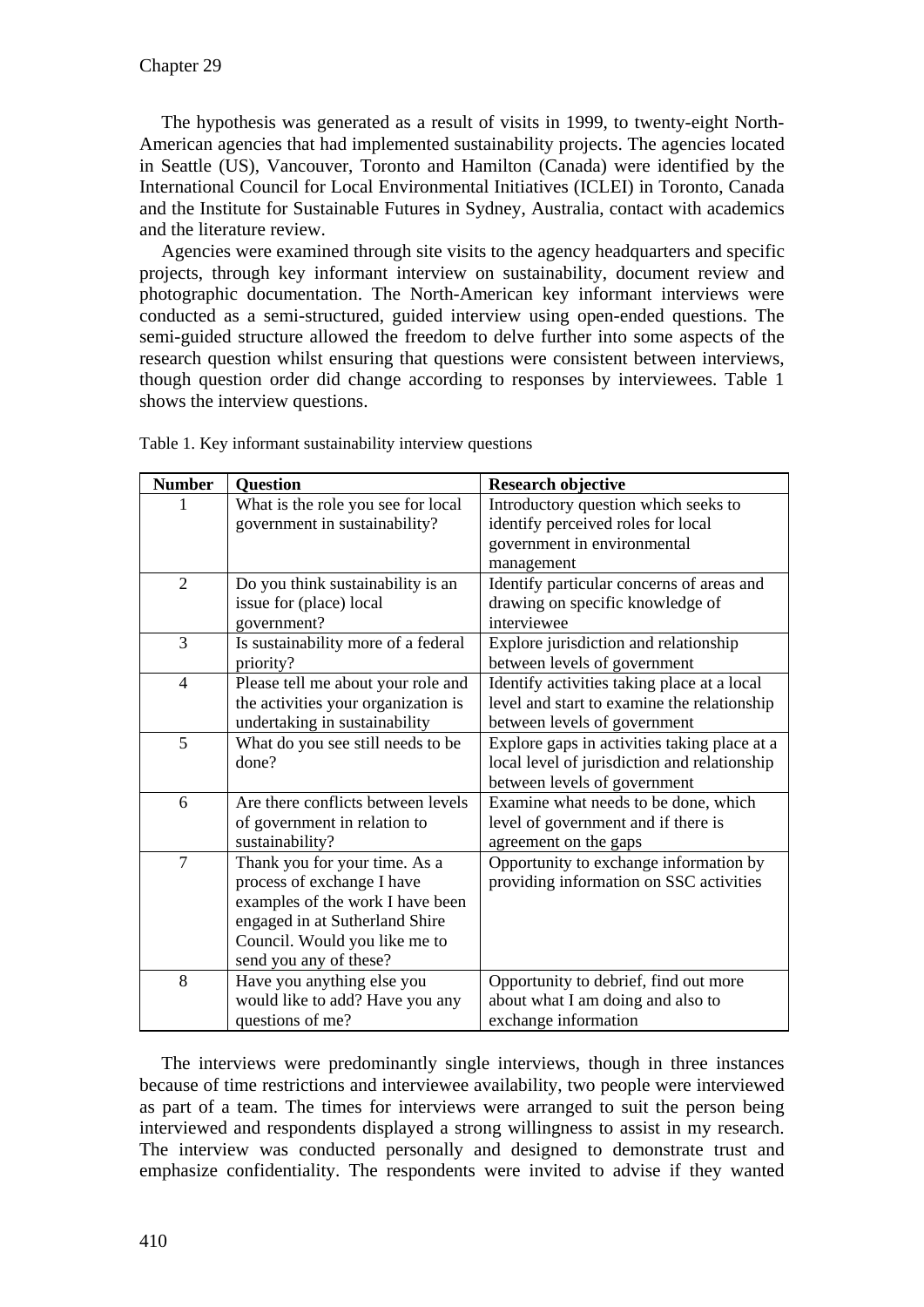some information excluded from the analysis and reporting process. Detailed notes were taken and efforts were made to limit bias in the nature of the questioning, bearing in mind that respondents were selected on the basis of their interests and commitment effectively determining their own bias. They were invited at the completion of the interviews to add anything further, and to ask if they had questions.

Interviews were conducted in offices, coffee shops, staff rooms, wherever the person being interviewed felt comfortable. Generally, there was no interruption during the course of the interview and interview length was agreed prior to the session commencement. The post-interview reflections were made as soon as possible after the completion of the interview. International key informants also had to be available during a reasonably short time period between 14 April 1999 and 20 May 1999, in response to a tight itinerary. This meant that 31 people (28 interviews) were interviewed for between 1 and 2 hours on sustainability issues, thus providing a reasonably comprehensive North-American overview of sustainability issues in the area of water, transport and consultation. The people, projects and sites visited included academics at the University of Hawaii and the University of British Columbia; state and provincial representatives in Seattle and Portland (US) and Montreal, Vancouver and Toronto (Canada); local government representatives in Portland, Seattle and Oahu (US), Hamilton, Toronto, Vancouver (Canada) and representatives of non-government organizations in each of these locations.

Documents selected for review described the overall operation of the organization that the key informant represented in addition to descriptions of specific projects that in their view represented best practice. Photographic review was made during site visits to projects with examples of best practice on the ground, representing a diversity of project types and actions the organization can take to improve water management.

Based on the work of Sarantakos (1998), the qualitative data from the North-American key informant interviews was grouped thematically and then tested for plausibility to confirm that the ideas made sense. The observed clustering of characteristics of agencies that had implemented sustainability activities reinforced the idea that there were key processes undertaken by agencies that had implemented sustainability improvements. The making of metaphors enabled the concepts to be cross-referenced to parallel processes within corporate strategic planning and mediation praxis (Sarantakos 1998). I reviewed the manifest content of the North-American key informant interviews and identified themes present within the transcripts. These themes included sustainability; the difficulty of implementing projects and sustainability programmes; comments on institutional and management structures; plans and regulations; specific issues in sustainability such as water, transport and waste; protection of land or specific values; agency and individual roles – the role of a champion local government role, the community role and roles of other agencies; conflicts and boundaries; planning, planners and urban form; science, monitoring and evaluation; education and awareness of good practice. Latent content in the North-American key informant interviews was examined by asking the question "what is common to these organizations and organizational processes that permitted implementation of sustainability activities?". It was in the latent content that it became clear that organizations that had implemented projects to improve sustainability had features in common. These organizational features reflected the sustainabilitydevelopment planning process described by the International Council for Local Environmental Initiatives (ICLEI 1996); the administrative integration and close public participation outlined by Newman (1999) and drawing from corporate planning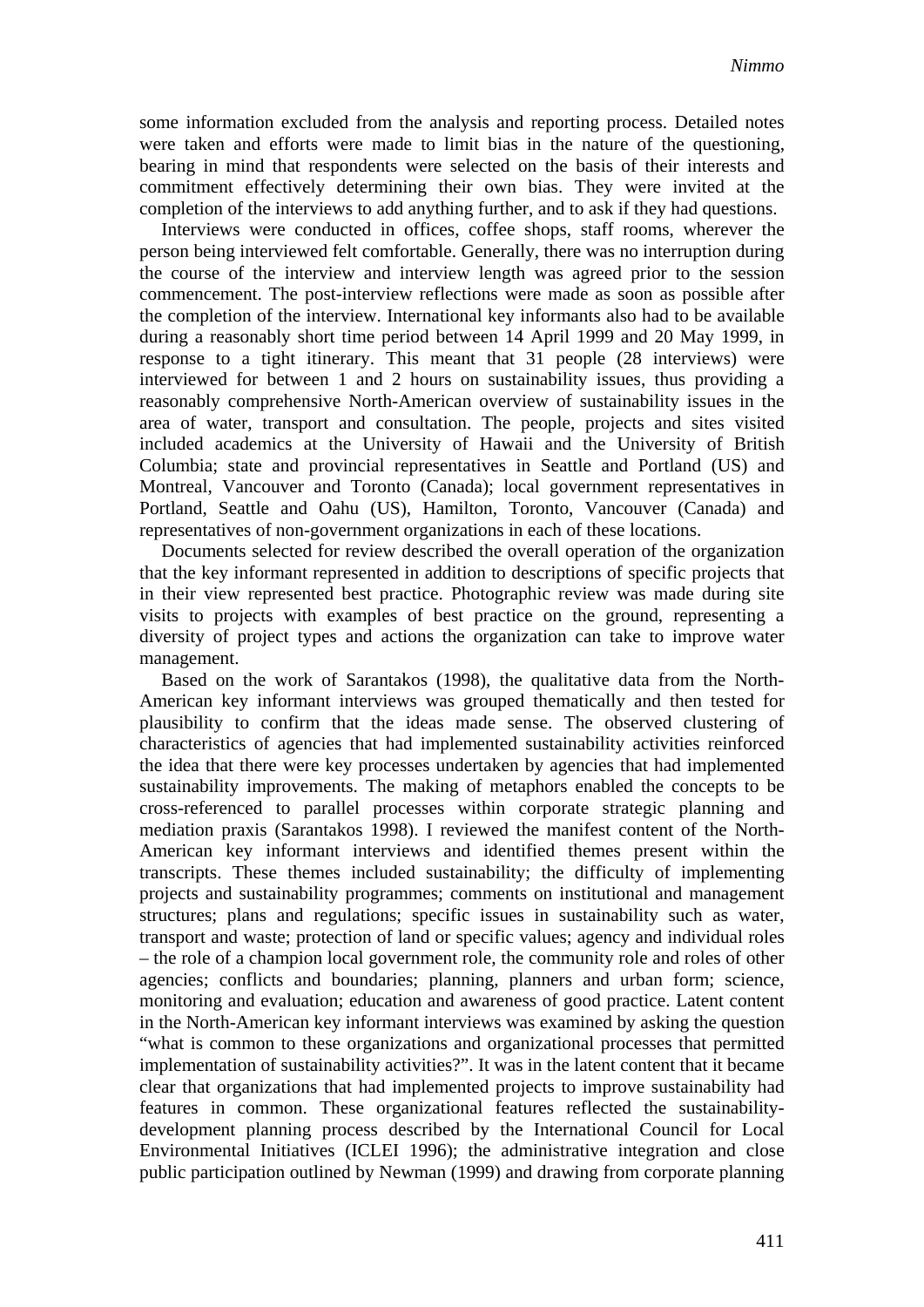in organizational analysis, the work on organizational culture and conflict by Dunford (1992).

I observed that organizations that had implemented improved water management projects had achieved a common goal and that was to ensure that sustainability was on their own organizations' and their operating partners' agenda. Key factors in ensuring that sustainability was addressed by these organizations was that the organization had jurisdiction (geo-spatial area and temporal) over which they could act sustainably. Secondly, as organizations do not act on their own these organizations had interacted with other stakeholder organizations to share a common agenda. Third, they had identified and documented values and locations that should be protected. Fourth, they had achieved these first three actions by engaging all stakeholders in participatory processes. These four key factors were identified as sustainability preconditions for improved water management to address issues associated with boundary definition, alignment of agencies and other stakeholders; the protection of values and non-urban lands and the participation of stakeholders giving the acronym BAPP (Nimmo 2001).

BAPP concepts were then tested for their credibility and transferability to Australia using survey research as part of the case study on the Georges River catchment in Sydney, Australia. The concept of boundaries was tested by asking stakeholders their views on organizational jurisdiction for the catchment, and stakeholder perception of administrative alignment of the multitude of stakeholders in the catchment was tested by asking about agreement between local state-agency policy and action. Questions on agency priority for the protection of riparian lands and waterways asked stakeholders to rank agencies for the priority given to the protection of areas within the catchment. A number of questions were asked to explore the importance of engaging stakeholders in the catchment management and water management improvements.

The case study followed methods described by Sarantakos (1998) and Yin (1994). The case study is a research strategy used within its real-life context for explanatory, descriptive or exploratory purposes requiring the use of multiple sources of evidence, the creation of a case-study data base and a demonstrated chain of evidence (Yin 1994). Consequently diverse sources of evidence were collected including the stakeholder survey, documents, interviews, speeches, news clippings, direct observation and participant observation (Yin 1994, p. 93) to achieve a 'sense of completeness' (Yin 1994, p. 148). Selection of the coastal Georges River water catchment with multiple agency and legislative activity was considered representative. Analysis utilized pattern matching and explanation building to verify findings. Pattern matching compares an empirically based pattern with a predicted one, the goal to identify challenges to validity. Explanation building is a particular type of pattern matching and it is an iterative process that builds an explanation of causal links but the "links may be complex and difficult to measure" Yin (1994, p. 106 -110).

The survey and questionnaire construction minimized problems associated with question design (Foddy 1996). Stakeholders including representatives of the disciplines responsible for local government water management within the Georges River catchment were surveyed and interviewed as part of my research. These disciplines include land-use planning, engineering, environmental science, political science and other social sciences, professionals whose praxis is based within state and local government agencies. The non-academic stakeholders interviewed and surveyed include practitioners from government agencies and community members within the Georges River catchment. Based on information from the pilot survey, questions superfluous to the project objectives were deleted. The survey was a self-completing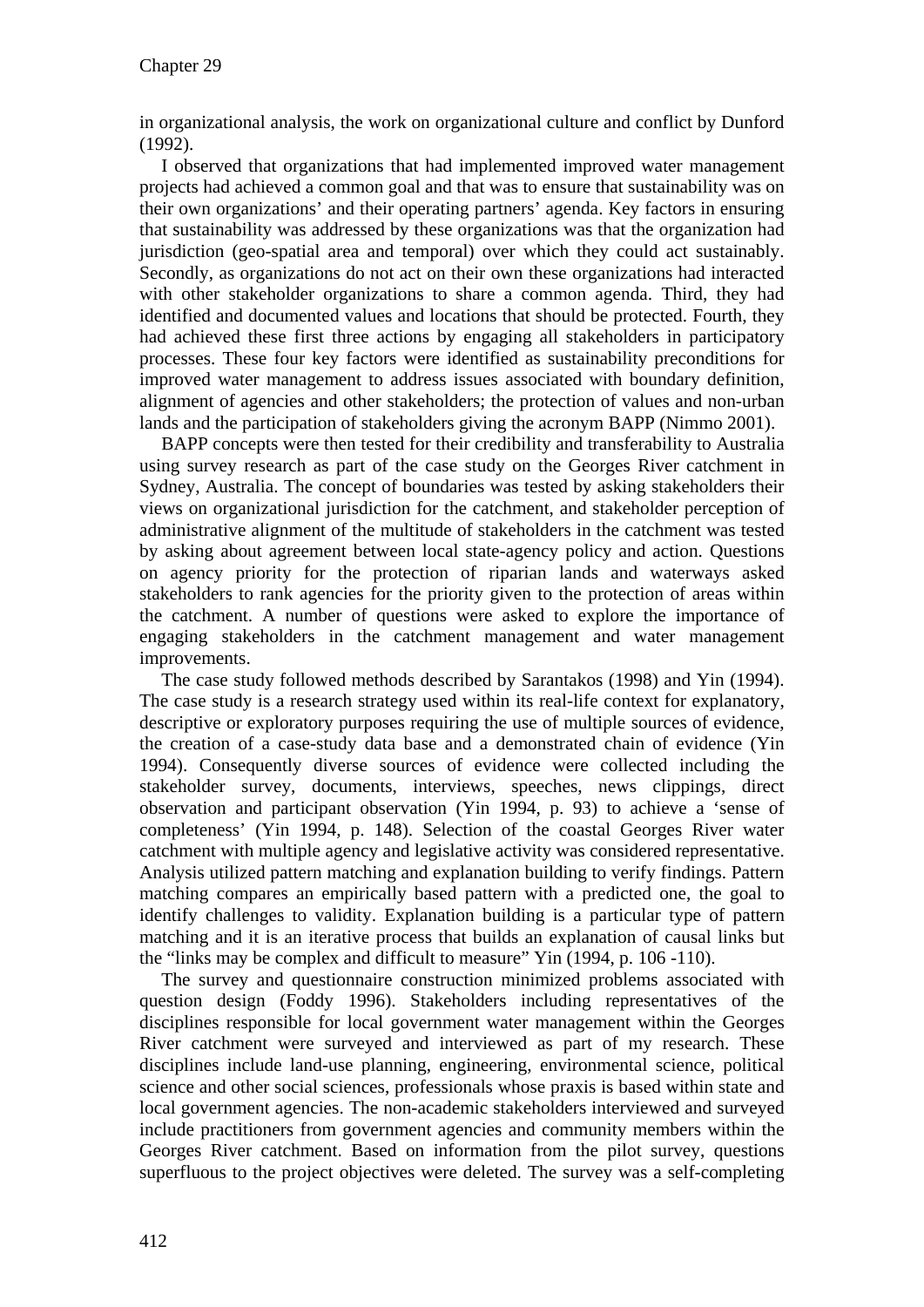written questionnaire. Problems of anonymity were addressed through the use of remote collection boxes and the respondent demographic data did not provide sufficient detail that would identify any individual respondent. A total of 132 completed surveys were analysed; the average response rate was 35% ranging between 27% (low) to 50% (high) across five sub-groups.

Both open and closed questions were asked in the surveys. The data for the openended questions were typed for analysis. The open-ended questions were only asked of planning staff to provide information on their professional role and planning activities. The planning-staff responses were grouped thematically and recorded for the type of activities undertaken by planning staff. Provision was made for all respondents to make comments and these responses were used to provide qualitative information and reported verbatim. The closed questions used a Likert scale of 1-5 to record the respondent's views and other questions were analysed by recording the frequency of responses. Analysis used the SPSS software package to generate frequency tables to determine means for ranking priorities and cross-tabs to provide a variety of tests and measures of association for two-way tables.

Stakeholders in the Georges River catchment survey were identified as 'you' (the respondent themselves), non-government environmental organizations, local government officers, community, Southern Sydney Regional Organisations of Councils, local government planners, local politicians, statutory authorities, state government officers, federal government officers, state politicians, federal politicians, business and industry.

## **Results**

Issues raised in the literature review were consistent with Georges River catchment issues and included fragmented water management, management by remote agencies and failure to incorporate local government into water management solutions. Waterquality and water-quantity issues are significant in Australia and as one survey respondent said, "water quality is one of the most important issues facing us and it will require a concerted effort by all parties to be successful" (Georges River catchment survey).

#### **Boundaries and jurisdiction**

A question on jurisdiction was asked to test the concept of boundaries to determine who stakeholders say should be given the responsibility, legislative power and ultimately funding for riparian lands and water management. Stakeholders within the Georges River catchment were asked "In your view, who do you think **should have jurisdiction** to manage riparian lands and waterways?" and local government officers generally ranked as a higher preference for jurisdiction of riparian lands and waterways over all other stakeholders.

#### **Administrative alignment**

Georges River catchment stakeholders were asked about their perception of administrative alignment and integration in a series of questions. These questions asked stakeholders about their perception of:

- local planners understanding of state government activities
- alignment of policies and action between state and local government
- state and local government action is in agreement
- the resolution of conflict where there are differing priorities between stakeholders.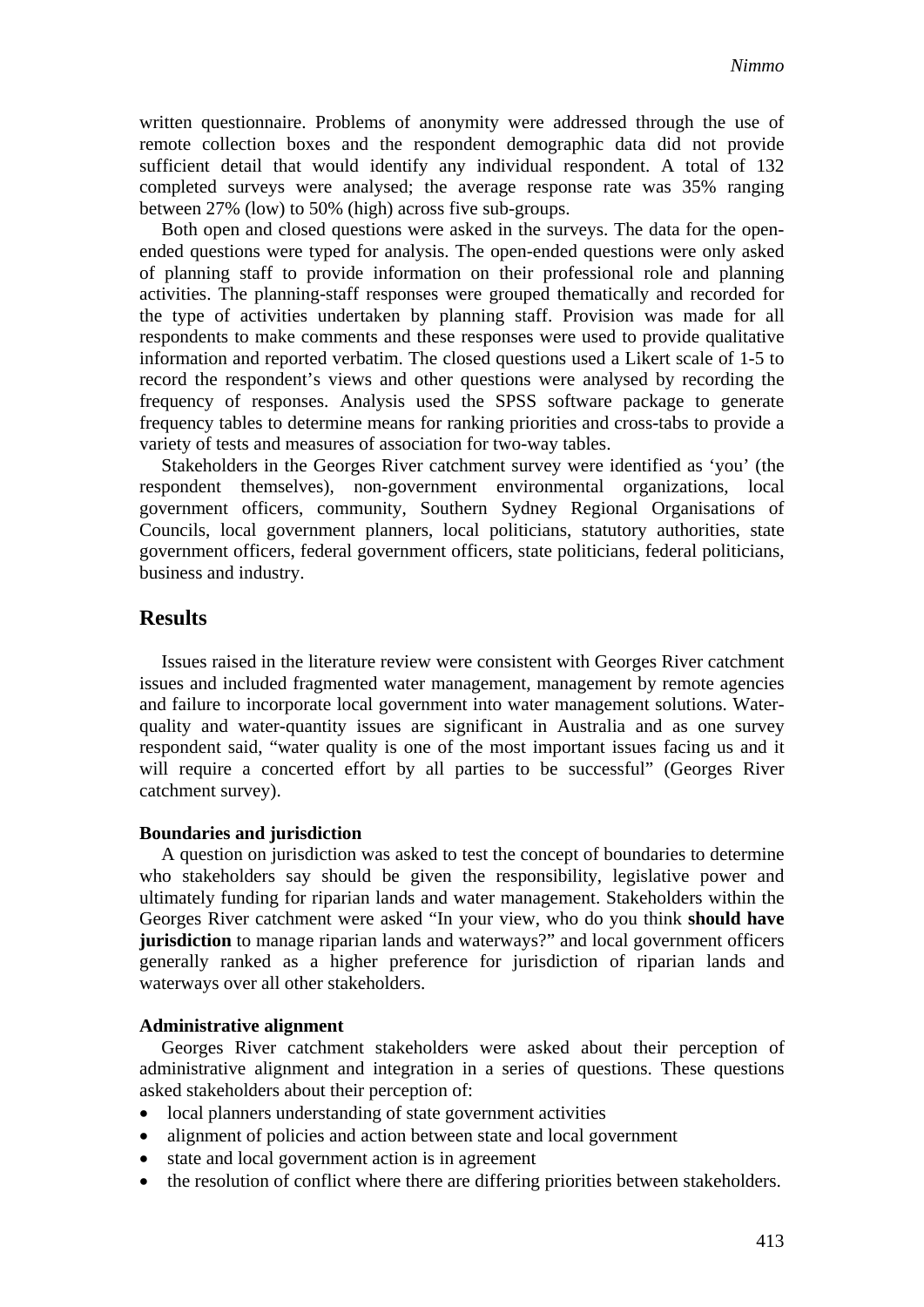In the area of policy there was close to even distribution of responses that agreed / strongly agreed and disagreed / strongly disagreed with alignment between local and state agencies. But on the question about action, the responses to the question suggest a perceived contradiction between state and local government in action and policy. Only 13% of respondents of the Georges River catchment survey agreed with the statement that "state and local government action is in agreement on environmental issues". On the issue of conflict resolution there is a perceived lack of effective mechanisms for conflict resolution with only 20% of respondents who strongly agreed or agreed with the statement that "there are effective mechanisms for resolving conflicting environmental priorities".

## **Protection of riparian lands and waterways**

GRC stakeholders were asked about their perception of the importance of the protection of waterways and riparian lands to the various catchment stakeholders. Respondents ranked highest the group 'you' (respondents themselves) as giving the greatest importance to the protection of water and riparian lands. After 'you', respondents said 'non-government environmental organizations' and 'local government officers'. Protection was perceived as least important to Business, Industry and Federal politicians.

## **Discussion**

## **Fragmented management and management remote from the catchment**

Water-planning agencies must negotiate the competing demands of water stakeholders and these negotiations are typically characterized by conflict. Within many catchments there is often no central managing agency with the jurisdiction, funds and the political will to balance these competing demands. Fragmentation and conflict exists within the Georges River catchment with 21 pieces of state legislation, local government plans for the 14 local councils who control the majority of land-use decisions, and the activities and decisions of three main state government departments (as at 2002). But conflict is not confined to the relationships between planning agencies and levels of government, as one stakeholder said, "major disagreements are between policies and actions *within* levels of government, not between" (Georges River catchment survey). The Healthy Rivers Commission in Sydney said: "the commission has found a high degree of community unease, in particular, about the number of entities with management responsibilities relating to Botany Bay (receiving waters of the Georges River), the complexity of their relationships and the apparent lack of real accountability for results in terms of the overall health of the bay" (Healthy Rivers Commission 2000a, p. 4). Continuing this theme, one stakeholder said, "It is difficult to understand how the other organisations respond, liaise and react to the planning and implementation of catchment management" (Georges River catchment survey).

The boundary as a metaphor (Sarantakos 1998) has spatial, political, ecological and other meanings. Boundaries set limits to the physical footprint of our cities. By undertaking a process to define the boundaries, a number of other opportunities follow, such as the protection of non-urban lands, the identification of distinct places as culturally or geographically separated, and limits to the increase in resource consumption and waste. In a review of the Australian state of New South Wales' (NSW) planning system in 2002, the highest support from submissions received was for a regional solution (Department of Urban Affairs and Planning 1999), and within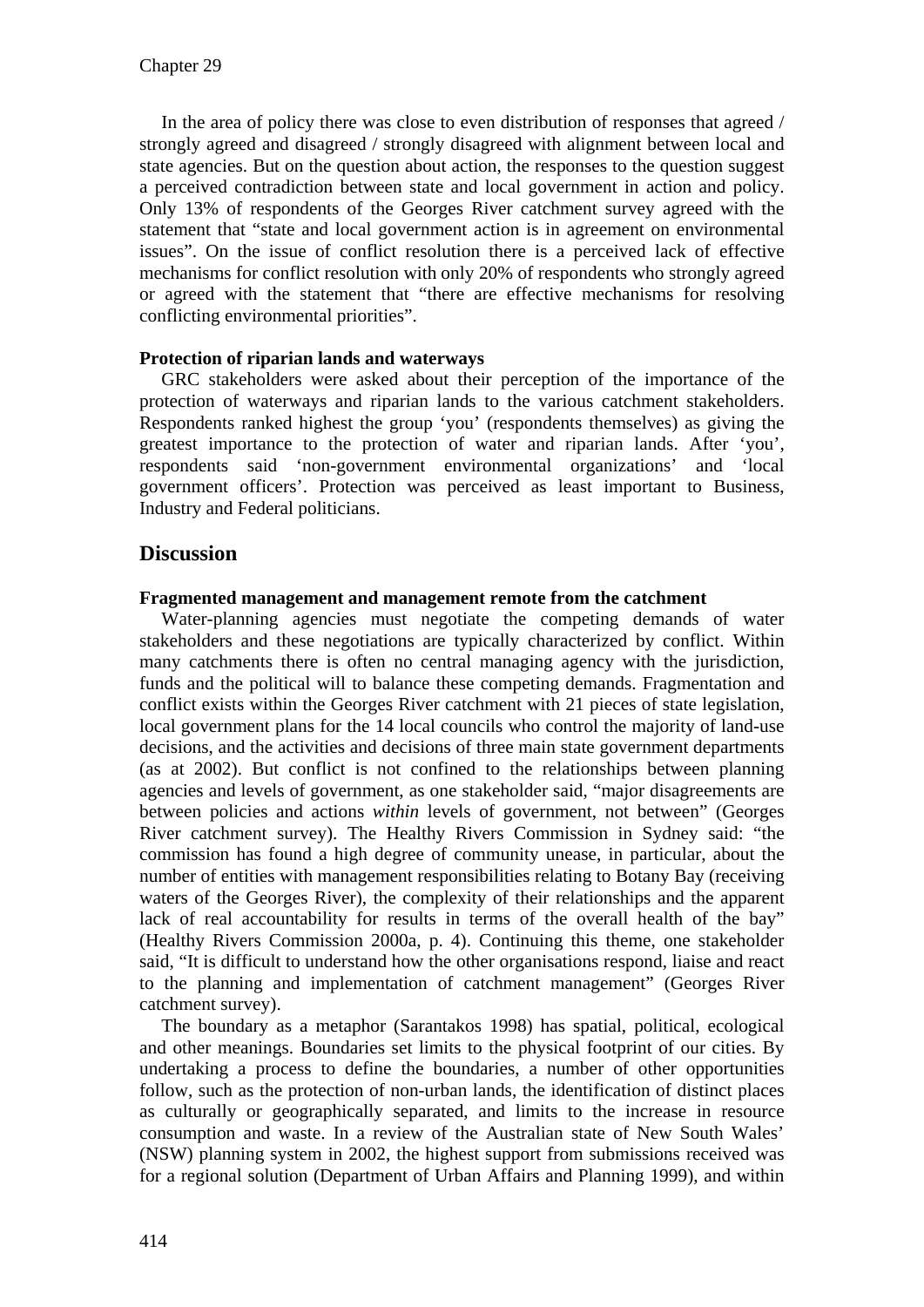the Georges River catchment survey participants gave priority for jurisdiction to local government over state government. This is consistent with international trends towards a preference for local management of water, though regional government is seen as most appropriate for environmental protection and system maintenance functions such as water, sewerage and transport (Baldassare et al. 1996).

#### **Failure to incorporate local government into water management solutions**

Administrative alignment and integration within a catchment refers to the need to bring together, establish and increase the number of common attitudes held by diverse stakeholders and for this alignment to take place across professional and administrative boundaries. In reality, local government is the level of government in which disparate state and federal policies become integrated and aligned at a particular location. Local government functions remain fixed in scope by the various pieces of legislation requiring accountability to the state, reliance on state and federal funding and organizational inertia. State government policy direction has historically failed to ensure that local government is empowered in the water management arena, yet the Healthy Rivers Commission observed that: "Citizens accept that government must be strongly involved in the effective management of rivers, because many of the available powers and financial resources can be exercised only by government, or by an entity to which those powers have been explicitly delegated" (Healthy Rivers Commission 2000b, p. 21).

The importance of including local government was underscored by the respondent who said "obviously local governments play an extremely important role as the majority of planning decisions along these areas are made by councils [at the local level, JN] (with input from other agencies / authorities). Therefore I see it as imperative that adequate 'tools' be provided for local governments, such as catchment management plans, policies and guidelines and most importantly training on the topic" (Georges River catchment survey).

#### **Examination of the protection of waterways and riparian lands**

The protection of areas within water catchments from land-use activities that would be detrimental to water quality was a common factor in projects reviewed in North America. A process that determines the areas for protection with diverse stakeholder groups assists the development of alignment on strategic directions for their catchments. The protection of non-urban lands including wilderness, agricultural lands and riparian lands seeks to contain and limit negative impacts of urban development. The protection of non-urban lands is not new as evidenced by the setting aside of Niagara Falls circa 1850 (US and Canada); the reservation of the Royal National Park (NSW, Australia) dedicated on 26 April 1879 and the protection of Sydney water catchments since 1888 (NSW, Australia). But more recently in Australia, the concept of river reserves (where riparian lands are protected from negative development) is not being applied in any jurisdiction with any commitment or apparent system (Whitten, Bennett and W. 2002, p. 127). The Healthy Rivers Commission recorded stakeholder interest in the protection of natural areas within the Georges River catchment noting that: "Many submissions stress that the protection of the remaining natural areas in the catchment is critical to ensuring the long-term health of the bay, its catchment and tributaries" (Healthy Rivers Commission 2000a, p. 10-11).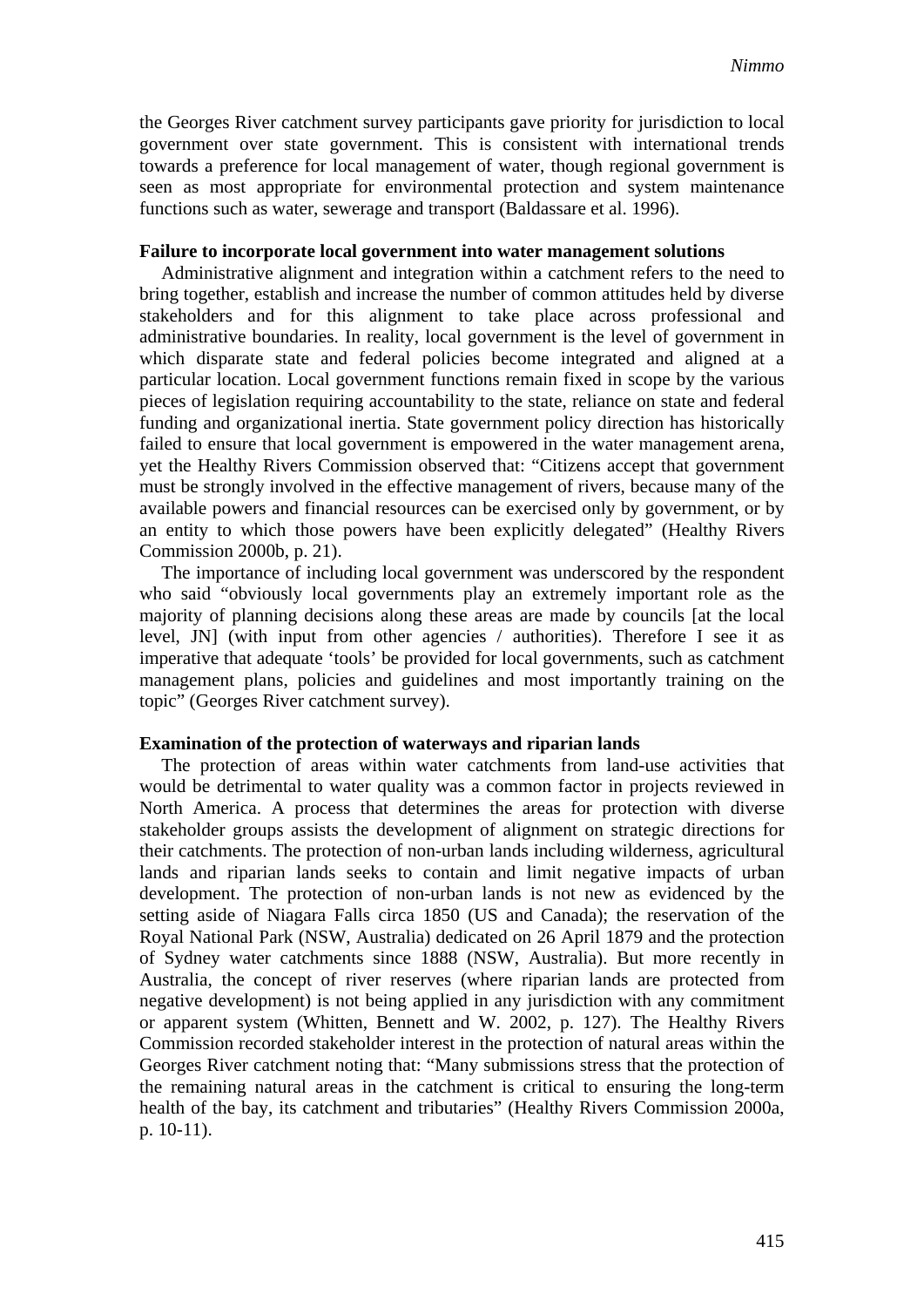#### **Include diverse water-catchment stakeholders in strategic process**

Ingram and Schneider (1998), Berke and Conroy (2000) and Briassoulis (1999) discuss expectations by stakeholders of involvement in developing solutions to natural-resource problems to effect social change where communities 'own' the plan (Healey 1996, p. 207), or 'buy in' to solutions (Nimmo 2001, p. 251). Participation may have a role in the development of organizational capacity and staff capability to deal with complex technical information. Professionals have an important role and in the survey demonstrated a personal as well as professional commitment as 'you' (respondents themselves) is the group identified as having the greatest importance to the protection of water and riparian lands. Increasingly, government requires the inclusion of multiple stakeholders in planning and natural-resource management processes. Participation and capacity building are tools local government can use, especially where activities require credibility and trust (such as research). Without drawing together the diverse stakeholders one survey respondent was concerned that "the Georges River is not well connected. In bringing people together what are we going to do? There is a great deal of good will, but things aren't well connected and may atrophy rather than accomplish" (Georges River catchment survey).

The value of participation was underscored by three Georges River catchment survey respondents who said at a symposium, "this symposium is an excellent opportunity for the beginning of communication that will lead to the definition of common goals … leading to establishing / changing structures to achieve them" and "integrated community consultation and education will lead to credible and successful outcomes for this process" and "I am very encouraged to see this happening. It's a vital issue that needs real commitment and community power to bring to satisfactory outcome … a sustainable future for all" (Georges River catchment survey).

Overall the work has drawn on multiple methodologies, allowing deeper reflection of the material. But this diversity of methods complicates the analysis and research process. North-American key informant interviews were subject to the usual limitations including selective hearing, bias, lack of anonymity, but particularly the delay in transcribing the interviews (Sarantakos 1998). The Georges River catchment survey was subject to limitations that generally apply to surveys. For example sometimes respondents make invalid responses; the relationship between what respondents say they do and actually do may be poor; and misinterpretations of questions and the influence of question order. There is inherent bias in the selection of survey respondents, specifically professionals known to have an interest in the Georges River catchment rather than a random sample of people in the catchment.

Despite these limitations, further research could amplify the useful results on stakeholders' perceptions of activities within the Georges River catchment and the transferability of a set of sustainability preconditions drawn from the review of North-American agencies.

## **Conclusion**

Water sustainability is one of the most important issues facing Australia. The examination of North-American agencies identified four areas for investigation through a survey within the Georges River catchment, Australia. The survey focused on testing the credibility of sustainability preconditions identified by the literature review and the examination of North-American agencies.

The complexity and lack of clarity in agency responsibility for water catchment management means that the geographic and subject boundaries between state, local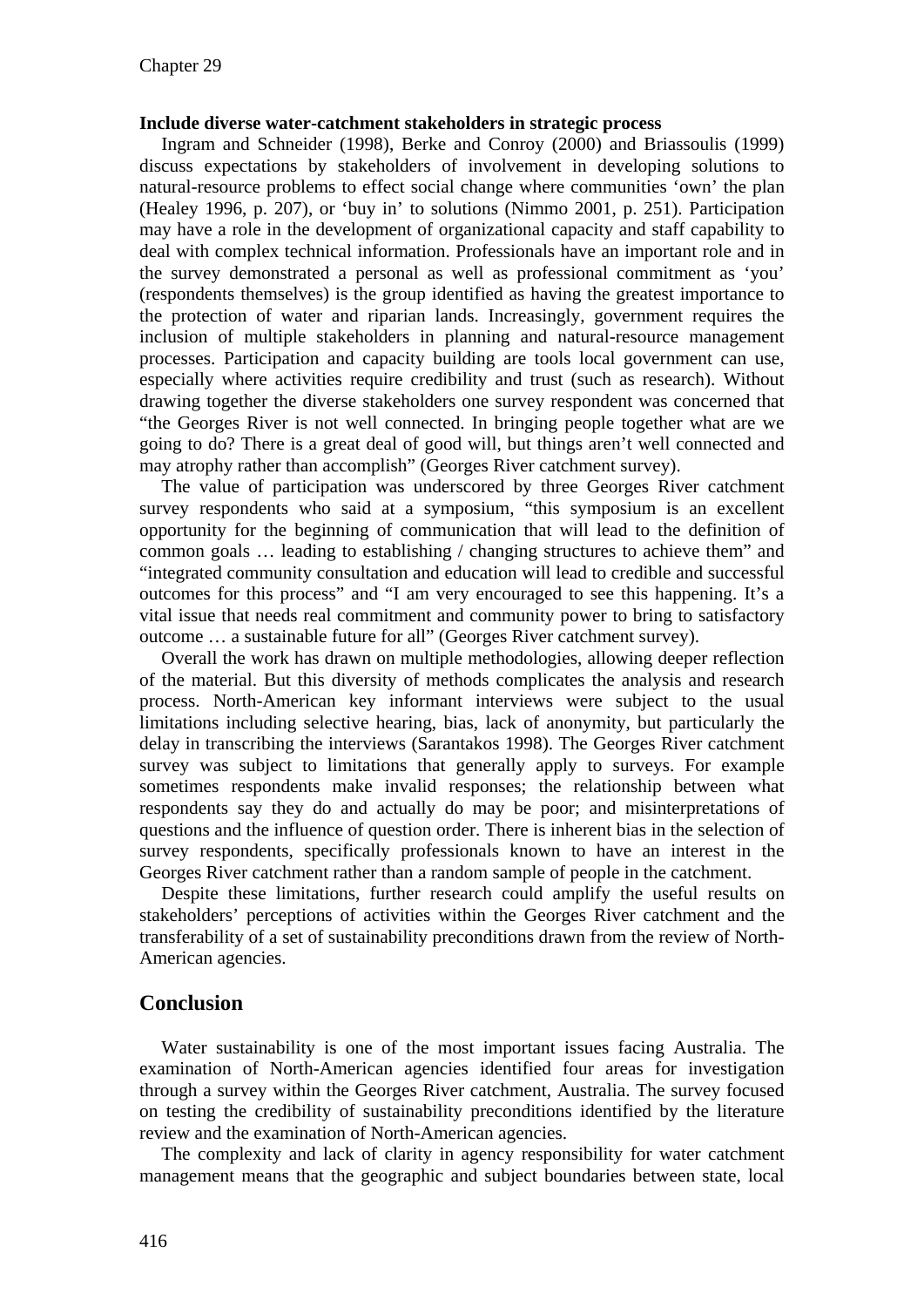and other agencies require clarification in the Georges River catchment. Respondents have identified that their preference for management and jurisdiction of riparian lands and waterways is local government officers.

The need to achieve alignment and integration in action as well as policy was also identified by the Georges River stakeholders, in addition to the need to establish effective measures for resolving conflicting environmental values between levels of government and other agencies. Stakeholders recognized the importance of the local government role, ranking local government officers as having a higher priority for protection of waterways and riparian lands after 'you' (the survey respondents themselves) highlighting the need to include the diverse catchment stakeholders in a strategic process.

The Georges River catchment survey allowed the examination at a local level of the credibility of four sustainability preconditions that may assist organizations and governments to make changes in the area of water management in the future. The change process may benefit from further testing in other water catchments to examine the transferability of results to other catchments and the development of a model based on these four preconditions.

## **References**

- Baldassare, M., Hassol, J., Hoffman, W., et al., 1996. Possible planning roles for regional government: a survey of city planning directors in California. *American Planning Association Journal,* 62 (1), 17-28.
- Balslev Nielsen, S., 1999. Urban ecology and transformation of technical infrastructure. *International Planning Studies,* 4 (2), 253-265.
- Berke, P.R. and Conroy, M.M., 2000. Are we planning for sustainable development? An evaluation of 30 comprehensive plans. *Journal of the American Planning Association,* 66 (1), 21-33.
- Briassoulis, H., 1999. Who plans whose sustainability? Alternative roles for planners. *Journal of Environmental Planning and Management,* 42 (6), 889-902.
- Bridge, G., 1999. Harnessing the bonanza: economic liberalization and capacity building in the mineral sector. *Natural Resources Forum,* 23 (1), 43-55.
- Brown, R. and Ryan, R., 2001. Le paradoxe du contrôle à la source: le professionnalisme, la connaissance et la compétence. *In: Novatech 2001, Lyon France, 25-27 Juin 2001*.
- Colman, J., 1993. Planning education in the 90's. *Australian Planner,* 31 (1), 19-23.
- Colman, J., 2001. *The tide is turning: final report of the Botany Bay Program*. Southern Sydney Regional Organisation of Councils, Botany.
- Commonwealth of Australia, 2002. *Economic development…the basic steps: sustaining regions*. Commonwealth of Australia, Canberra.
- Curtis, A., Van Nouhuys, M., Robinson, W., et al., 2000. Exploring landcare effectiveness using organisational theory. *Australian Geographer,* 31 (3), 349- 366.
- Dennison, W. and Abal, E., 1999. *Moreton Bay Study: a scientific basis for the healthy waterways campaign*. Brisbane City Council, Brisbane.
- Department of Urban Affairs and Planning, 1999. *Review of the planning system: white paper*. NSW Government, Sydney.
- Dunford, R.W., 1992. *Organisational behaviour: an organisational analysis perspective*. Addison-Wesley Publishing Company, Sydney.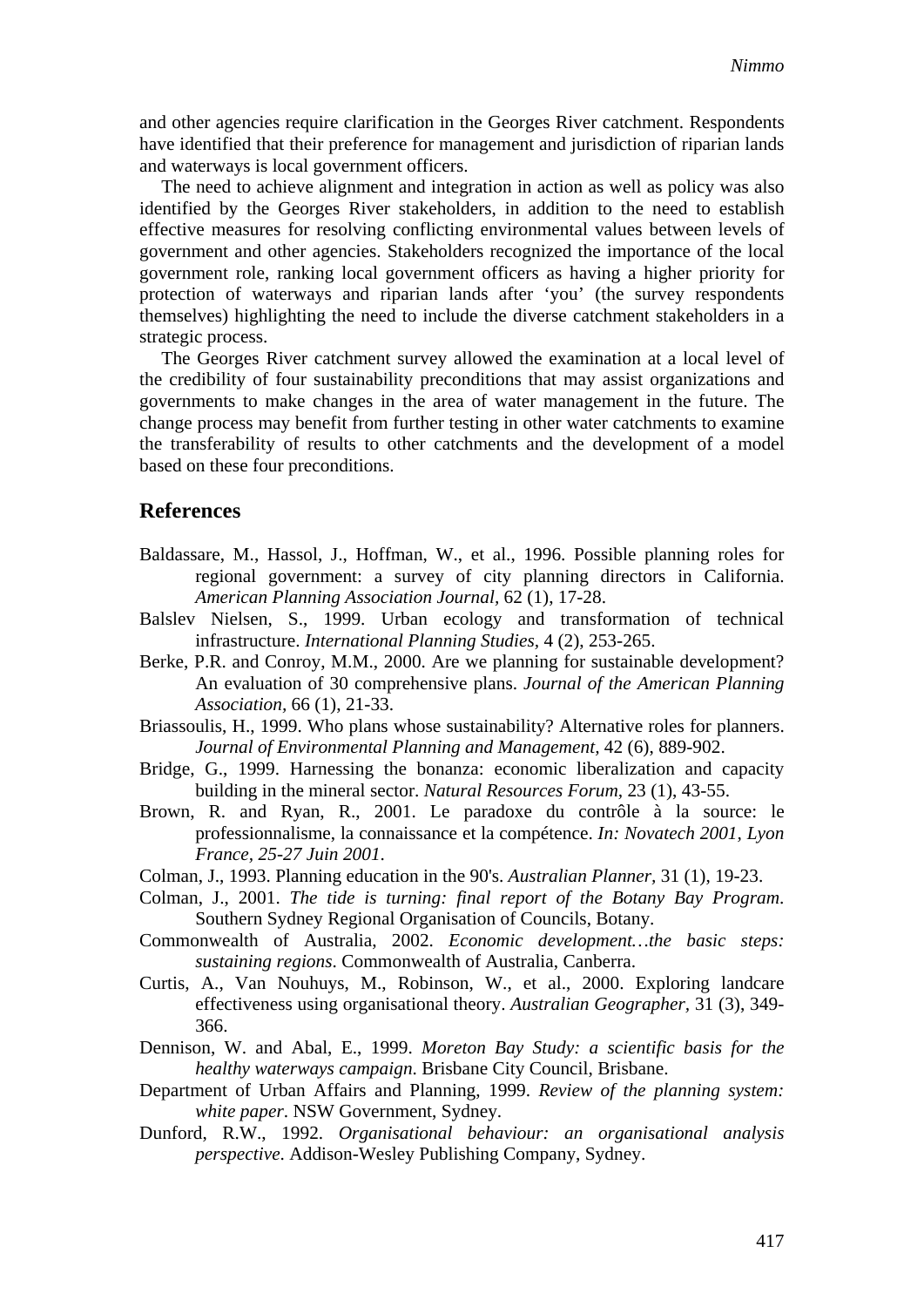- Foddy, W., 1996. *Constructing questions for interviews and questionnaires: theory and practice in social research*. Cambridge University Press, Melbourne.
- Franks, T., 1999. Capacity building and institutional development: reflections on water. *Public Administration and Development,* 19 (1), 51-61.
- Healey, P., 1996. Consensus-building across difficult divisions: new approaches to collaborative strategy making. *Planning Practice and Research,* 11 (2), 207- 216.
- Healey, P., 1999. Institutionalist analysis, communicative planning, and shaping places. *Journal of Planning Education and Research,* 19 (2), 111-121.
- Healthy Rivers Commission, 2000a. *Independent inquiry into the Georges River-Botany Bay System: draft report*. Healthy Rivers Commission, Sydney.
- Healthy Rivers Commission, 2000b. *Securing healthy rivers: a strategic perspective*. Healthy Rivers Commission, Sydney.
- Hullick, J., 2002. *Report of scoping study to investigate local government's role in integrated management including natural resource management*. Murray Darling Association Inc., Adelaide.
- ICLEI, 1996. *The local agenda 21 planning guide: an introduction to sustainable development planning*. International Council for Local Environmental Initiatives ICLEI, Toronto.
- Ingram, H. and Kenneth, R. (eds.), 1985. *Public policy and the natural environment*. JAI Press, Greenwich.
- Ingram, H. and Schneider, R., 1998. Science, democracy, and water policy. *In:* Graffy, E.A. ed. *Decisionmaking under uncertainty: the nexus between science and policy*. Universities Council on Water Resources UCOWR, Carbondale, 21-28. Water Resources Update no. 113. [http://www.ucowr.siu.edu/ updates/113/]
- Milich, L. and Varady, R.G., 1999. Openness, sustainability, and public participation: new designs for transboundary river basin institutions. *Journal of Environment and Development,* 8 (3), 258-306.
- Newman, P., 1999. Sustainability and Australian cities. *Australian Planner,* 36 (2), 93-100.
- Nimmo, J., 2001. From river to ridge: a blueprint for the Georges River. *Water Science and Technology,* 43 (9), 251-262.
- Sarantakos, S., 1998. *Social research*. 2 edn. McMillan, Melbourne.
- Shortall, S. and Shucksmith, M., 1998. Integrated rural development: issues arising from the Scottish experience. *European Planning Studies,* 6 (1), 73-88.
- Tress, B., Tress, G. and Fry, G., 2005. Integrative studies on rural landscapes: policy expectations and research practice. *Landscape and Urban Planning,* 70 (1/2), 177-191.
- UNESCO, 1996. *Hydrology and water resources: development in a vulnerable environment*. International Hydrological Programme, UNESCO, Paris. [http://unesdoc.unesco.org/images/0010/001046/104693e.pdf]
- Wentworth Group of Concerned Scientists, 2003. *Blueprint for a national water plan*. World Wildlife Fund, Sydney. [www.wwf.org.au/News\_and\_information/ Publications/PDF/Report/blueprint\_national\_water\_plan.pdf]
- Whitten, S., Bennett, J. and W., Moss., 2002. *Incentive measures for conserving freshwater ecosystems: review and recommendations for Australian policy makers*. Environment Australia, Canberra. [http://www.deh.gov.au/water/ policy/incentive/pubs/incentive.pdf]